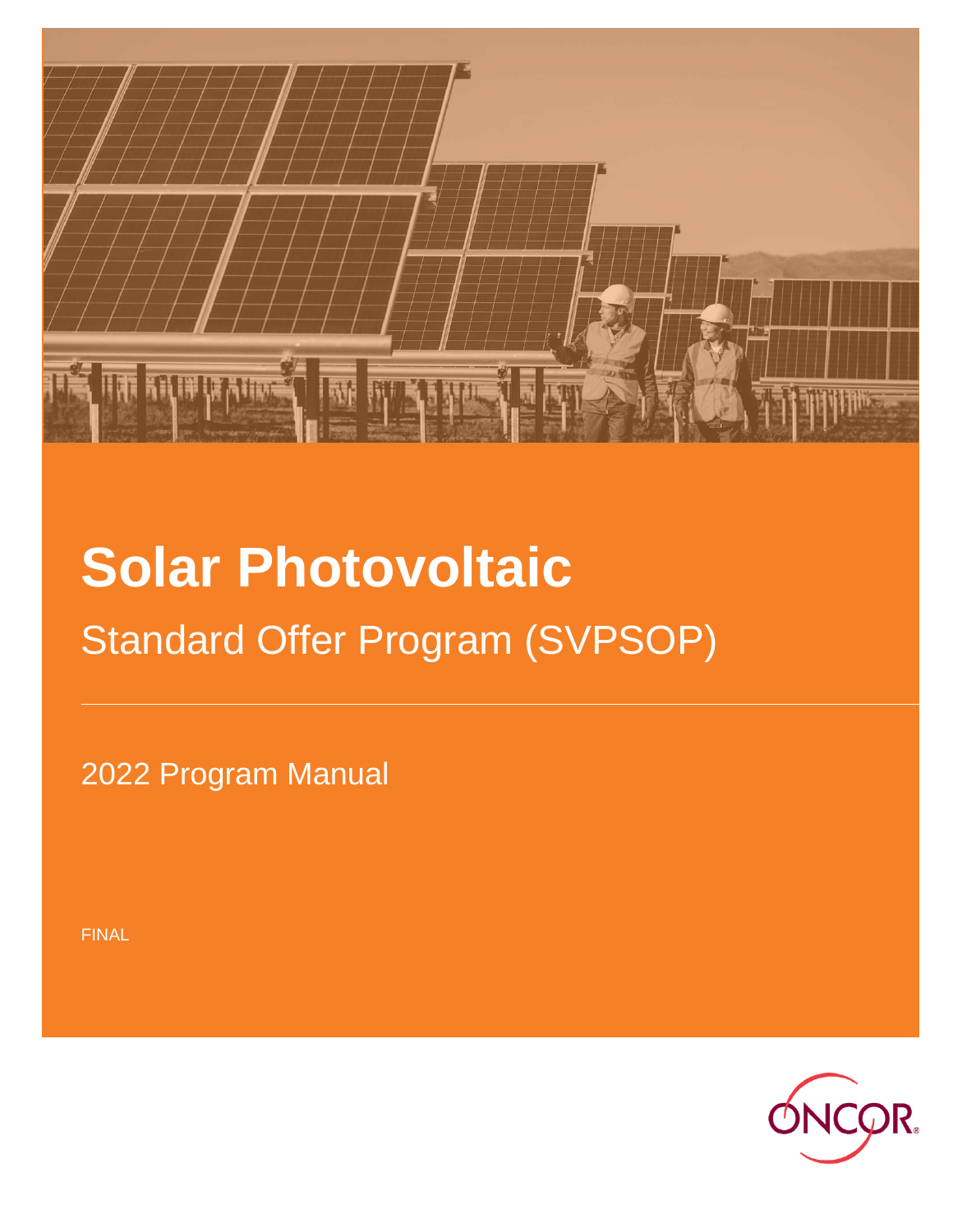# **CONTENTS**

| 1                                        |                          |                                  |  |  |  |  |  |  |  |  |
|------------------------------------------|--------------------------|----------------------------------|--|--|--|--|--|--|--|--|
| 2                                        |                          |                                  |  |  |  |  |  |  |  |  |
| 3                                        |                          |                                  |  |  |  |  |  |  |  |  |
|                                          | 3.1<br>3.2               |                                  |  |  |  |  |  |  |  |  |
|                                          |                          | 3.2.1<br>3.2.2                   |  |  |  |  |  |  |  |  |
|                                          | 3.3                      |                                  |  |  |  |  |  |  |  |  |
|                                          |                          | 3.3.1<br>3.3.2                   |  |  |  |  |  |  |  |  |
|                                          | 3.4                      |                                  |  |  |  |  |  |  |  |  |
|                                          |                          | 3.4.1<br>3.4.2<br>3.4.3          |  |  |  |  |  |  |  |  |
| 4                                        |                          |                                  |  |  |  |  |  |  |  |  |
| 5<br>6<br>$\overline{7}$<br>8<br>9<br>10 | 4.1<br>4.2               |                                  |  |  |  |  |  |  |  |  |
|                                          |                          | 4.2.1<br>4.2.2<br>4.2.3<br>4.2.4 |  |  |  |  |  |  |  |  |
|                                          |                          |                                  |  |  |  |  |  |  |  |  |
|                                          | 5.1<br>5.2               |                                  |  |  |  |  |  |  |  |  |
|                                          |                          |                                  |  |  |  |  |  |  |  |  |
|                                          | 6.1                      |                                  |  |  |  |  |  |  |  |  |
|                                          |                          |                                  |  |  |  |  |  |  |  |  |
|                                          |                          |                                  |  |  |  |  |  |  |  |  |
|                                          |                          |                                  |  |  |  |  |  |  |  |  |
|                                          | 9.1<br>9.2<br>9.3<br>9.4 |                                  |  |  |  |  |  |  |  |  |
|                                          |                          |                                  |  |  |  |  |  |  |  |  |
| 11                                       |                          |                                  |  |  |  |  |  |  |  |  |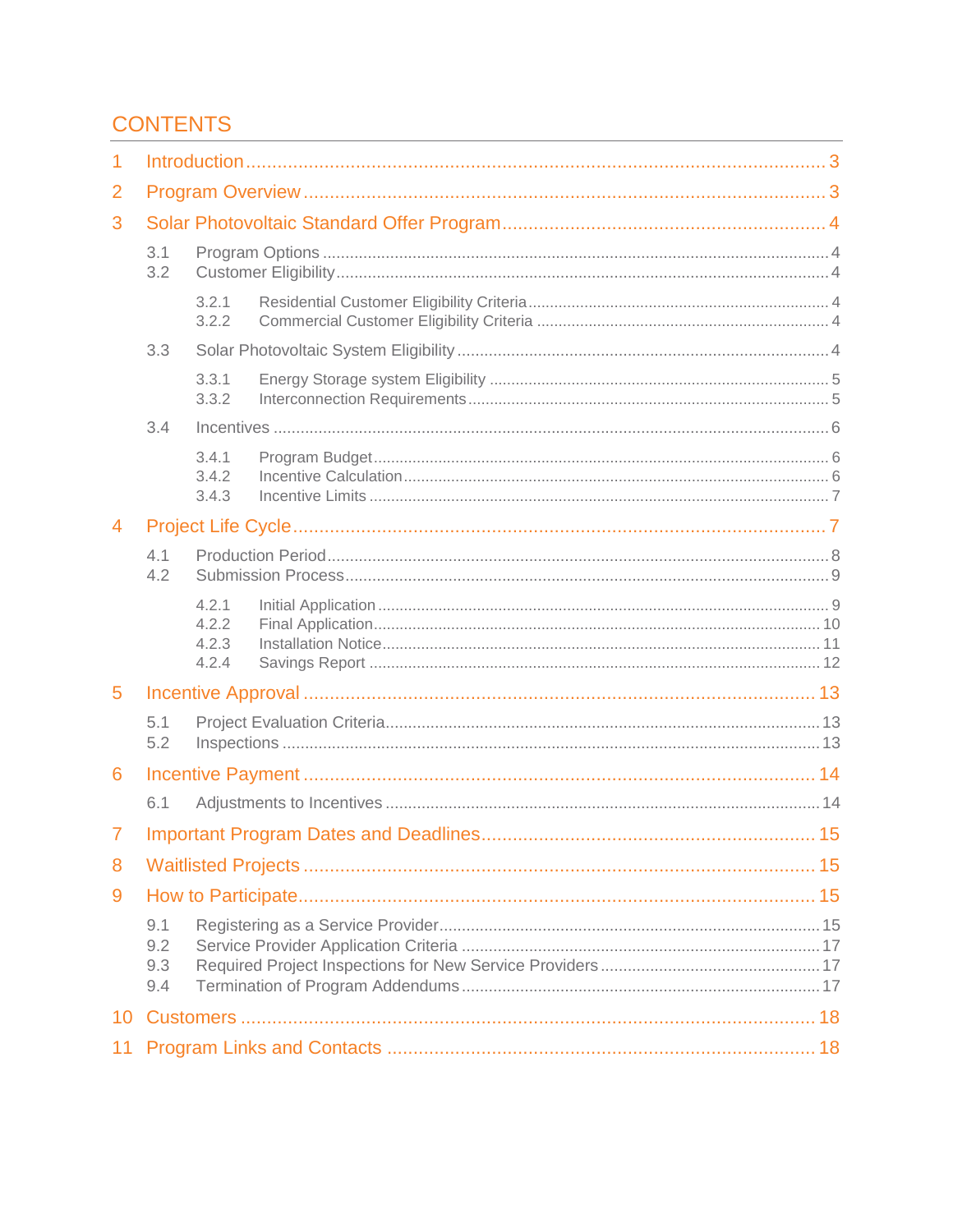# <span id="page-2-0"></span>1 INTRODUCTION

Welcome to the 2022 Oncor Solar Photovoltaic Standard Offer Program (SPVSOP or program). The program offers financial incentives for the installation of eligible distributed solar energy generating equipment and is open to all eligible residential and commercial Oncor customers. Eligible customers may include residences as well as business, government, educational, nonprofit and worship facilities.

As of September 1<sup>st</sup> 2021, Oncor's Energy Efficiency Department launched a modification of the Residential Solar Photovoltaic Standard Offer Program that required Energy Storage technology as a necessary measure to qualify for Residential Solar Incentives. Oncor will continue this trend into the 2022 program year with the aim to follow the market direction and continuously evolve the program. Note, this does not mean there will be incentives offered for Energy Storage systems but rather, Energy Storage systems serve as a mandatory qualifier to obtain residential solar pV incentives.

Oncor is not involved in the sale or installation of energy efficiency services or renewable energy systems to its customers. Through the program, Oncor pays incentives to service providers who market, sell/lease and install solar photovoltaic systems to Oncor commercial and residential customers. A service provider's participation in the program does not constitute Oncor's endorsement or approval of any company, product or service.

This program complies with the standard offer program requirements published by the Public Utility Commission of Texas (PUCT). This program manual is intended to inform service providers of the program requirements and processes. However, service providers should also review the PUCT rules related to energy efficiency programs and the requirements in the TRM for energy efficiency programs, and are required to comply with such rules and requirements.

This program manual summarizes program requirements, processes, and incentives but may not address all scenarios. Oncor has full discretion to interpret or modify program requirements, and may revise the program manual at any time.

Visit the Oncor Energy Efficiency Program Management (EEPM) tool, available at [eepm.oncor.com](https://www.oncoreepm.com/)  to access additional registered service provider resources, including service provider applications, incentive applications, savings calculators, insurance requirements and project documentation tools, as well as program rules and incentive budget updates.

We are here to help! If you have any questions after reading these materials, please don't hesitate to contact our program help desk at 1.866.258.1874 or [eepmsupport@oncor.com](mailto:eepmsupport@oncor.com)

# <span id="page-2-1"></span>2 PROGRAM OVERVIEW

The primary objective of the SPVSOP is to achieve regulatory goals by incentivizing solar photovoltaic system installations. Additionally, the program is designed to do the following:

- Encourage private sector delivery of energy efficiency products and services.
- Achieve customer energy and cost savings.
- Significantly reduce barriers to participation by streamlining program procedures.
- Encourage participation by a wide range of service providers.

The program pays service providers for electric energy efficiency improvements achieved through qualifying solar photovoltaic installations. Solar photovoltaic system incentive values are calculated based on the annual energy and peak demand alternating current (AC) electrical production.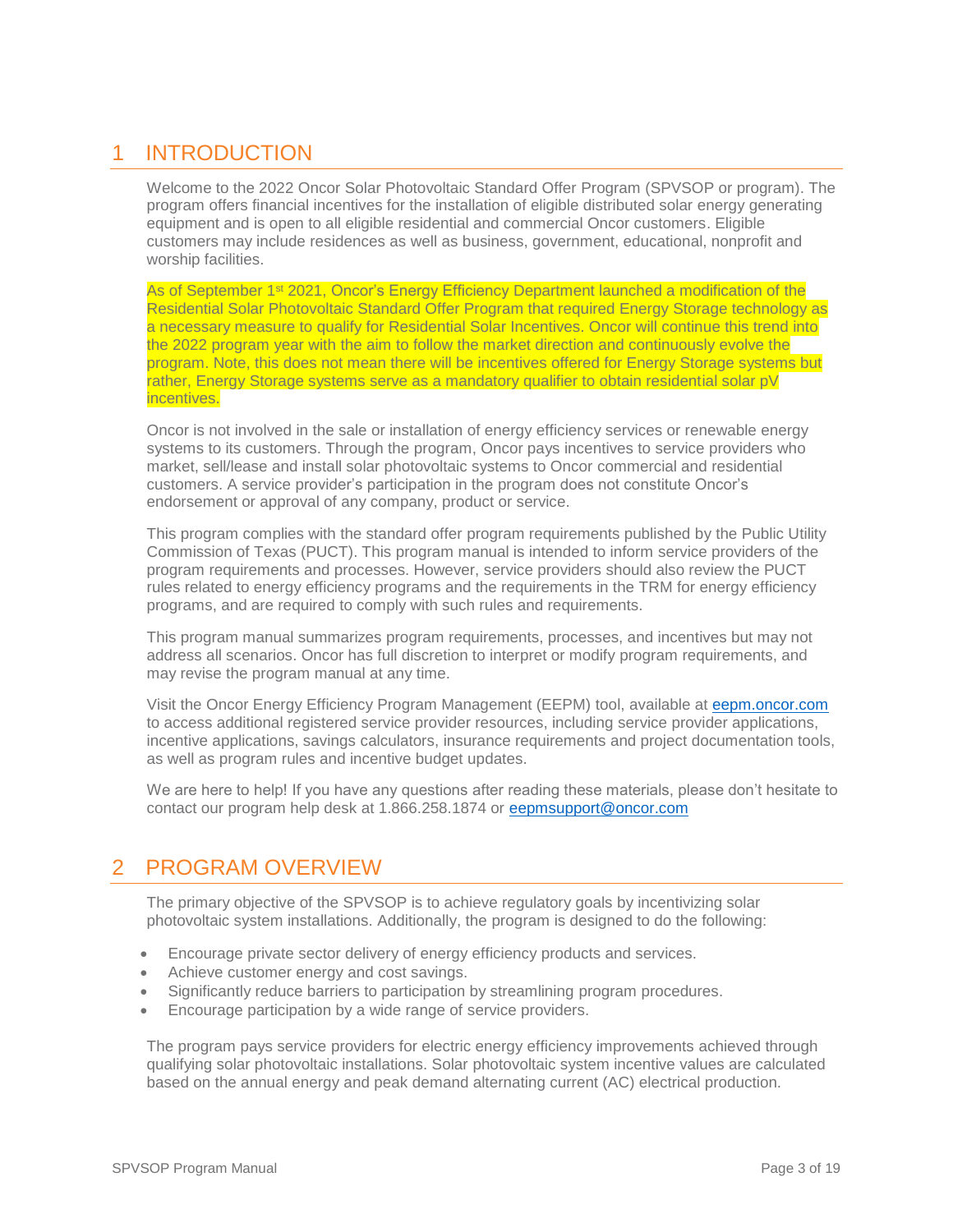# <span id="page-3-0"></span>3 SOLAR PHOTOVOLTAIC STANDARD OFFER PROGRAM

Through the SPVSOP, Oncor offers incentives to qualifying service providers and self-sponsors who complete qualifying projects. This standard offer incentive is the same for all service providers in the program. The terms of the standard offer are further outlined in the program addendum for each service provider for each program option.

## 3.1 Program Options

<span id="page-3-1"></span>The program offers two distinct options for Oncor residential and commercial customers:

- A **Commercial Program Option** is available for those customers who receive electric service from Oncor at a commercial, non-residential electric rate and meet the definition of a commercial customer.
- A **Residential Program Option** is available for existing residential customers who receive electric service from Oncor at a residential electric rate.

# <span id="page-3-2"></span>3.2 Customer Eligibility

Each Oncor customer will have a 17-digit premise number (ESIID). An ESIID should appear on a customer's electric bill and always start with "10." For Oncor customers, the third through seventh digits will be either "44372" or "17699." Commercial and residential customers served by Oncor are eligible to receive the benefits of the program, subject to the following requirements:

## <span id="page-3-3"></span>*3.2.1 Residential Customer Eligibility Criteria*

- The site is served by Oncor under a residential rate.
- A permanent meter is installed on the property and the residence is considered permanent (homes under construction on a temporary meter, and mobile residences such as travel trailers are ineligible).
- The site is not located in a community or development classified as a solar or renewable energy community. This can include areas where the homeowners association or developer established policies encouraging renewable energy.
- The site does not have an existing solar pV system and/or energy storage technology installed. Additions to existing systems are not eligible for the incentive regardless of the size of the installed system and if they have or have not participated in the program.

## <span id="page-3-4"></span>*3.2.2 Commercial Customer Eligibility Criteria*

- The site is served by Oncor under a nonresidential rate.
- The site contributes to the Energy Efficiency Cost Recovery Fund.
- The site does not have an existing solar system installed. Additions to existing systems are not eligible for the incentive regardless of the size of the installed system and if they have or have not participated in the program.

## <span id="page-3-5"></span>3.3 Solar Photovoltaic System Eligibility

New solar photovoltaic systems must meet the following program requirements to be eligible for incentives:

 Only new eligible solar photovoltaic equipment providing energy to the customer premise through an interconnection on the customer's side of the electric meter qualifies for incentives.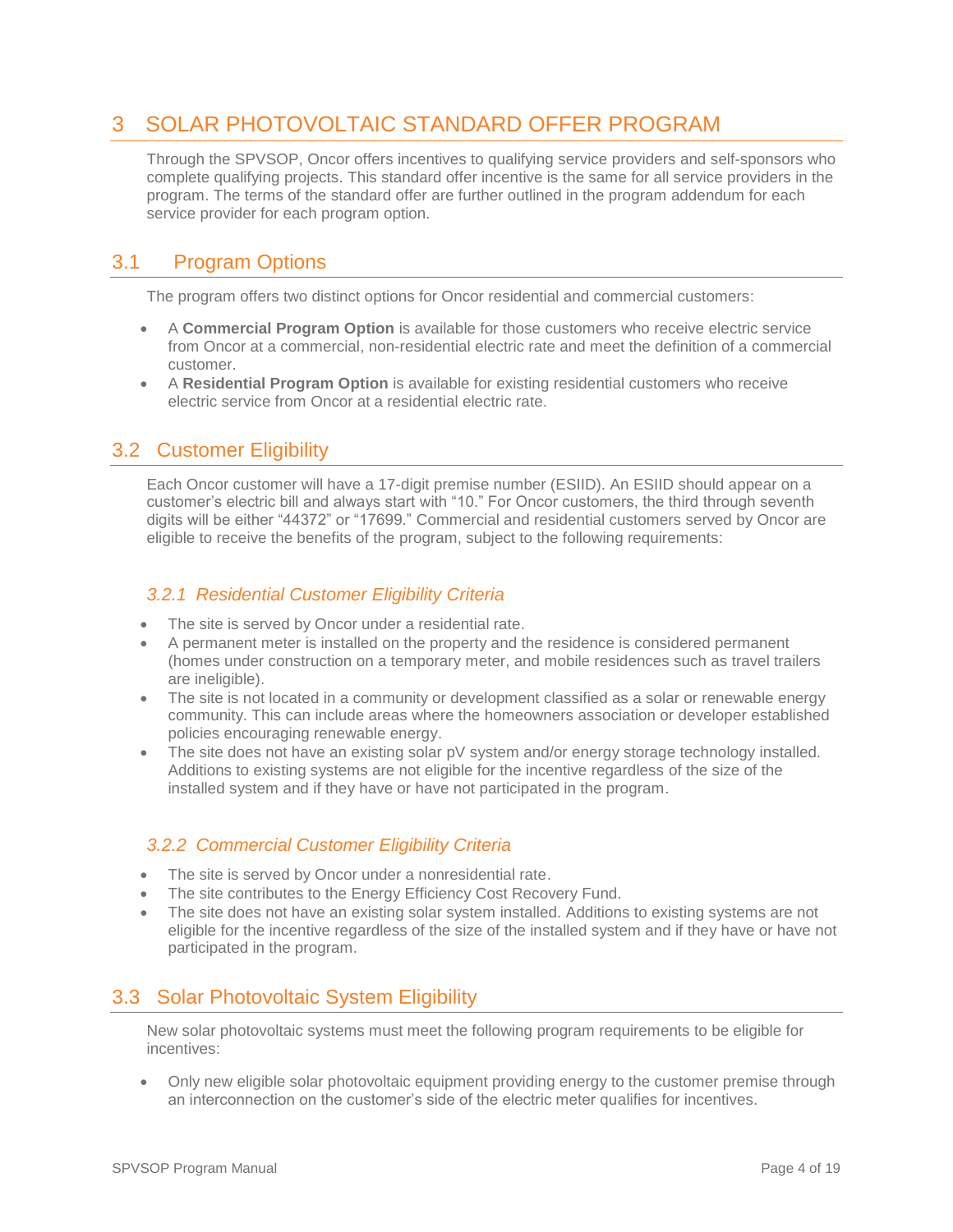- The system is connected to the grid through an Oncor permanent meter and meets criteria for an Oncor interconnection agreement.
- The system azimuth must be between 90 and 270 degrees, as verified by Oncor inspection.
- The system is installed during the program production period, and construction does not begin until after the project is approved and funds reserved for that specific project.
- Residential system is installed only by approved, participating Service Providers in the Program. Customer self-installed systems are not eligible for the program.
- Residential systems' installed capacity must be between 3 kW DCSTC1 and 15 kW DCSTC, but the total installed capacity cannot exceed 15 kW DC. A project found with an installed capacity of over 15 kW DC will be canceled and not eligible for incentives. Any exception has to be submitted to the Program Manager and approved by Oncor management.
- Commercial system sizes must be between 10 kW DCSTC capacity of 450 kW DCSTC, or a DC output less than or equal to 75% of the site's maximum demand over the past 12 months (PM reserves the right to adjust this percentage for any project). A project found with an installed capacity of over 450 kW DC will be canceled and not be eligible for incentives. Any exception has to be submitted to the Program Manager and approved by Oncor management.
- The system is installed using generally accepted construction practices and meets all local and state code requirements.
- Sites with an existing solar array are not eligible for the program.

Oncor reviews and inspects all submitted systems and may cancel projects that do not meet program requirements or deadlines.

## <span id="page-4-0"></span>*3.3.1 Energy Storage system Eligibility*

- Only new eligible Battery equipment storing and dispatching energy to the customer's premise through an interconnection on the customer's side of the electric meter is accepted.
- The Energy Storage equipment meets criteria for an Oncor interconnection agreement and must be interconnected to the grid.
- Lead Acid Batteries are not accepted as qualifiers for Residential Solar pV incentives.
- All Energy Storage systems must be installed outside the customer's residence. Garages, sheds, external walls of residence are all acceptable locations to set up the energy storage system.
- The Battery system must be charged by the Solar pV system it is installed with.

## <span id="page-4-1"></span>*3.3.2 Interconnection Requirements*

All solar photovoltaic and energy storage systems must be interconnected at the host customer's expense; if applicable, to Oncor's electrical grid. The system must comply with Oncor interconnection requirements for distributed generation systems as defined by the PUCT. More information on the general steps for interconnection of systems can be found at the following Oncor website:

#### <https://www.oncor.com/SitePages/RenewableEnergy.aspx>

Arrangements regarding interconnection must be made with the Oncor representatives responsible for interconnection agreements as soon as possible through Oncor's Distributive Generation and they can be contacted at [DG@oncor.com](mailto:DG@oncor.com) .

 $\overline{\phantom{a}}$ 

<sup>&</sup>lt;sup>1</sup> Kilowatts AC<sub>STC</sub> refers to the system's factory-rated output at standard test conditions, which assumes 1,000 w/m<sup>2</sup> of solar radiation and a 25-degree Celsius cell operating temperature.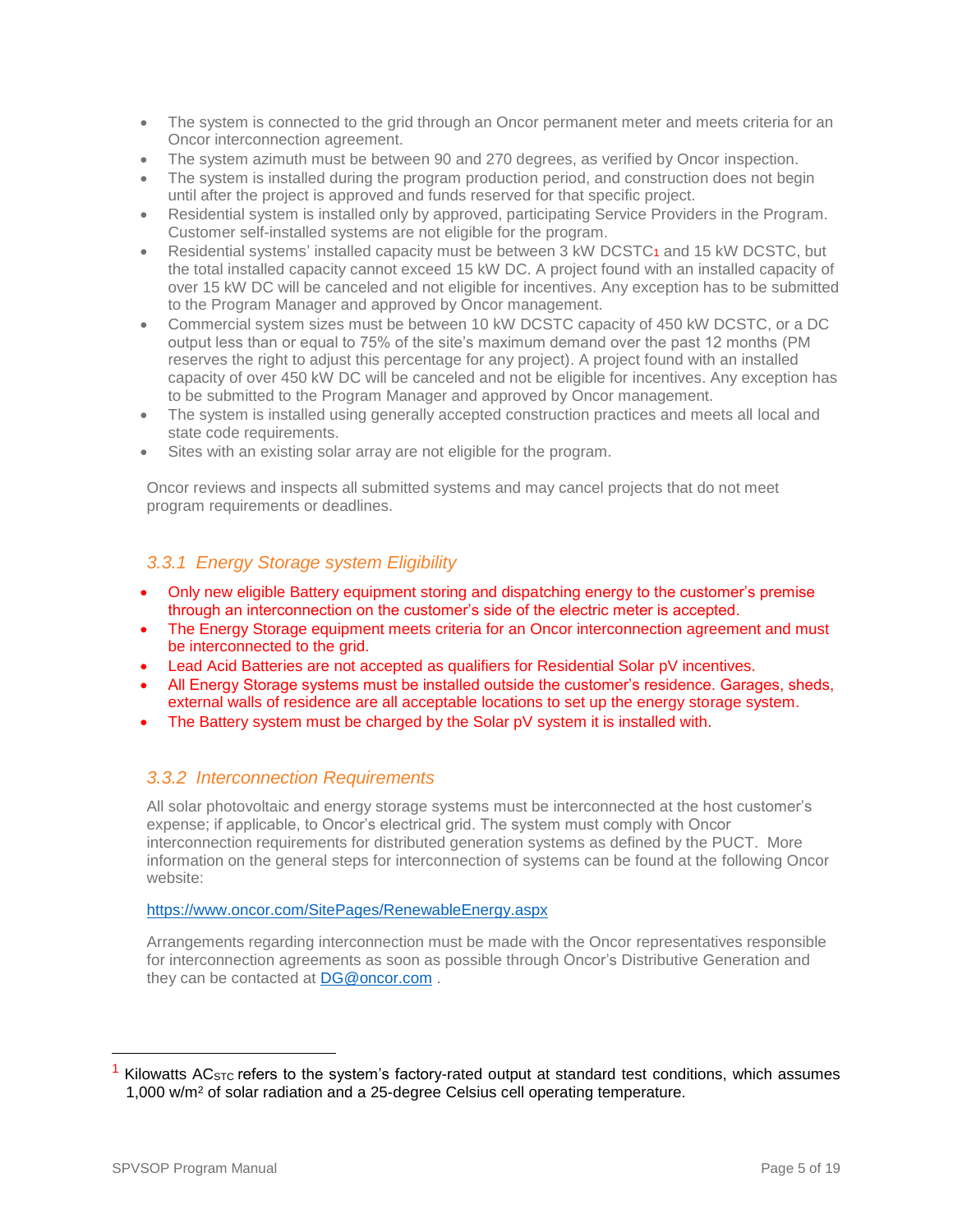## <span id="page-5-1"></span><span id="page-5-0"></span>3.4 Incentives

### *3.4.1 Program Budget*

Oncor has allocated the following program incentive budgets for the 2022 program year:

#### **Residential Solar Photovoltaic Program Option**- \$1,348,950

#### **Commercial Solar Photovoltaic Program Option** -\$2,038,440

Oncor reserves the right to adjust the budget during the program year for each option as it deems necessary, at its sole discretion. Incentive funding is offered on a first-come, first-served basis, subject to the per-project and per-service provider limits described below.

## <span id="page-5-2"></span>*3.4.2 Incentive Calculation*

Energy and demand savings used to calculate incentive levels are determined per the PUCT TRM based on location, azimuth, tilt, wattage and other factors included in the TRM. Oncor will provide each approved service provider a calculation tool to assist in estimating each potential project. The calculator will be available to registered service providers under the "Resources" tab on the EEPM website.

| eCalc for Oncor EEPM                                                                                                                                                                                                                                                                                          |                         |                          |  |                                   |                       |                   |              |                    |              |  |  |  |  |
|---------------------------------------------------------------------------------------------------------------------------------------------------------------------------------------------------------------------------------------------------------------------------------------------------------------|-------------------------|--------------------------|--|-----------------------------------|-----------------------|-------------------|--------------|--------------------|--------------|--|--|--|--|
| <b>Solar PV Calculator</b>                                                                                                                                                                                                                                                                                    |                         |                          |  |                                   |                       |                   |              |                    |              |  |  |  |  |
| 1) All Values in this calculator are estimates. EEPM Incentive amount is final.<br>2) Projects are capped based on Residential or Commercial accounts. Please check program manual for Project Incentive Cap. (DO NOT QUOTE Customers<br>based on Incentive Calculator Amount without checking Project CAPS). |                         |                          |  |                                   |                       |                   |              |                    |              |  |  |  |  |
| Zip Code *                                                                                                                                                                                                                                                                                                    | <b>1999</b><br><b>A</b> |                          |  | Quantity *                        | ×.<br><b>A</b>        | $\theta$          |              |                    |              |  |  |  |  |
| Manufacturer *                                                                                                                                                                                                                                                                                                | $\sim$                  | Choose                   |  | Model *                           | - 1                   | Choose            |              |                    |              |  |  |  |  |
| Watts                                                                                                                                                                                                                                                                                                         | $\sim$<br><b>A</b>      | $\overline{\phantom{0}}$ |  | Module Type *                     | $\sim$<br><b>1979</b> | Standard          |              |                    |              |  |  |  |  |
| <b>System Capacity</b>                                                                                                                                                                                                                                                                                        | <b>1999</b><br><b>A</b> |                          |  | Array Type *                      | ÷                     | Fixed (Open Rack) |              |                    |              |  |  |  |  |
| Azimuth (90° - 270°) *                                                                                                                                                                                                                                                                                        | ×.                      |                          |  | Tilt $(0^{\circ} - 90^{\circ})$ * | ÷.                    |                   |              |                    |              |  |  |  |  |
| Shading (%) *                                                                                                                                                                                                                                                                                                 | ÷.                      |                          |  | Program <sup>*</sup>              | ×                     | Commercial        | $\mathbf{v}$ | Calculate          | Clear        |  |  |  |  |
|                                                                                                                                                                                                                                                                                                               |                         |                          |  |                                   |                       |                   |              |                    |              |  |  |  |  |
|                                                                                                                                                                                                                                                                                                               |                         |                          |  |                                   | <b>kW Savings</b>     |                   |              | <b>kWh Savings</b> | Incentive    |  |  |  |  |
|                                                                                                                                                                                                                                                                                                               |                         |                          |  |                                   | $\bf{0}$              |                   |              | $\bf{0}$           | $\mathbf{0}$ |  |  |  |  |
|                                                                                                                                                                                                                                                                                                               |                         |                          |  |                                   |                       |                   |              |                    |              |  |  |  |  |

Solar photovoltaic system incentive values are calculated based on the annual energy and peak demand AC electrical production. Only solar photovoltaic systems that result in net reductions of the host customer's energy and demand usage qualify for incentives. Qualifying savings and associated incentives are calculated using PVWatts software and EEPM. EEPM calculations will be used for all incentive and savings amounts.

PVWatts software has been approved for use by the PUCT. More information on these savings values can be located in the TRM, Version 5.0, Volume 4, Section 2.3, and at either of the following websites:

<http://www.nrel.gov/rredc/pvwatts/>

[http://rredc.nrel.gov/solar/calculators/PVWATTS/](http://rredc.nrel.gov/solar/calculators/PVWATTS/version1/)

Additional guidance on how to enter and calculate project savings within EEPM is available in Section 4, "Project Life Cycle."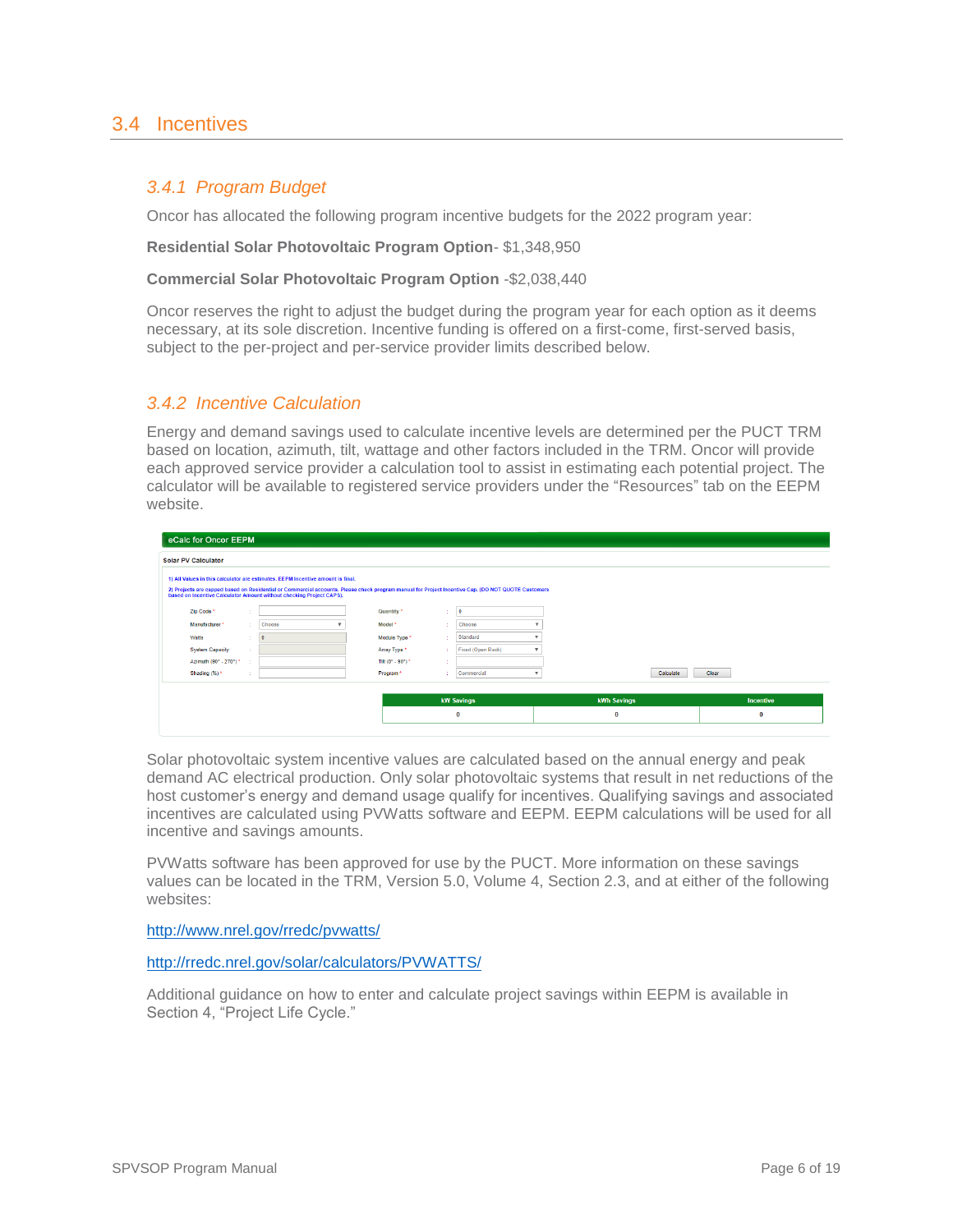## <span id="page-6-0"></span>*3.4.3 Incentive Limits*

#### *3.4.1.1 Per-Project Incentive Limits*

Incentives will be limited to a percentage of the total installed cost of the project. In no case will Oncor pay incentives in an amount greater than 50% of the total project cost (as determined by Oncor, in its sole discretion, based on information provided by the service provider and any supplemental information gathered or requested by Oncor).

#### *3.4.1.2 Service Provider Incentive Limits*

To ensure incentives are available to multiple service providers, no service provider (including its affiliates) may reserve or receive more than **15%** of the program budget for each project option. The caps per provider per each option will be:

**Residential** - \$202,343

**Commercial** - \$305,766

Oncor reserves the right to adjust these caps during the program year.

# <span id="page-6-1"></span>4 PROJECT LIFE CYCLE

Service providers may submit project applications only after applying to the program and executing the SPVSOP addendum.

It is the sole responsibility of the applicant to ensure Oncor receives all required project application materials by close of business on the applicable due date.

Below is an outline of the SPVSOP application process from start to finish: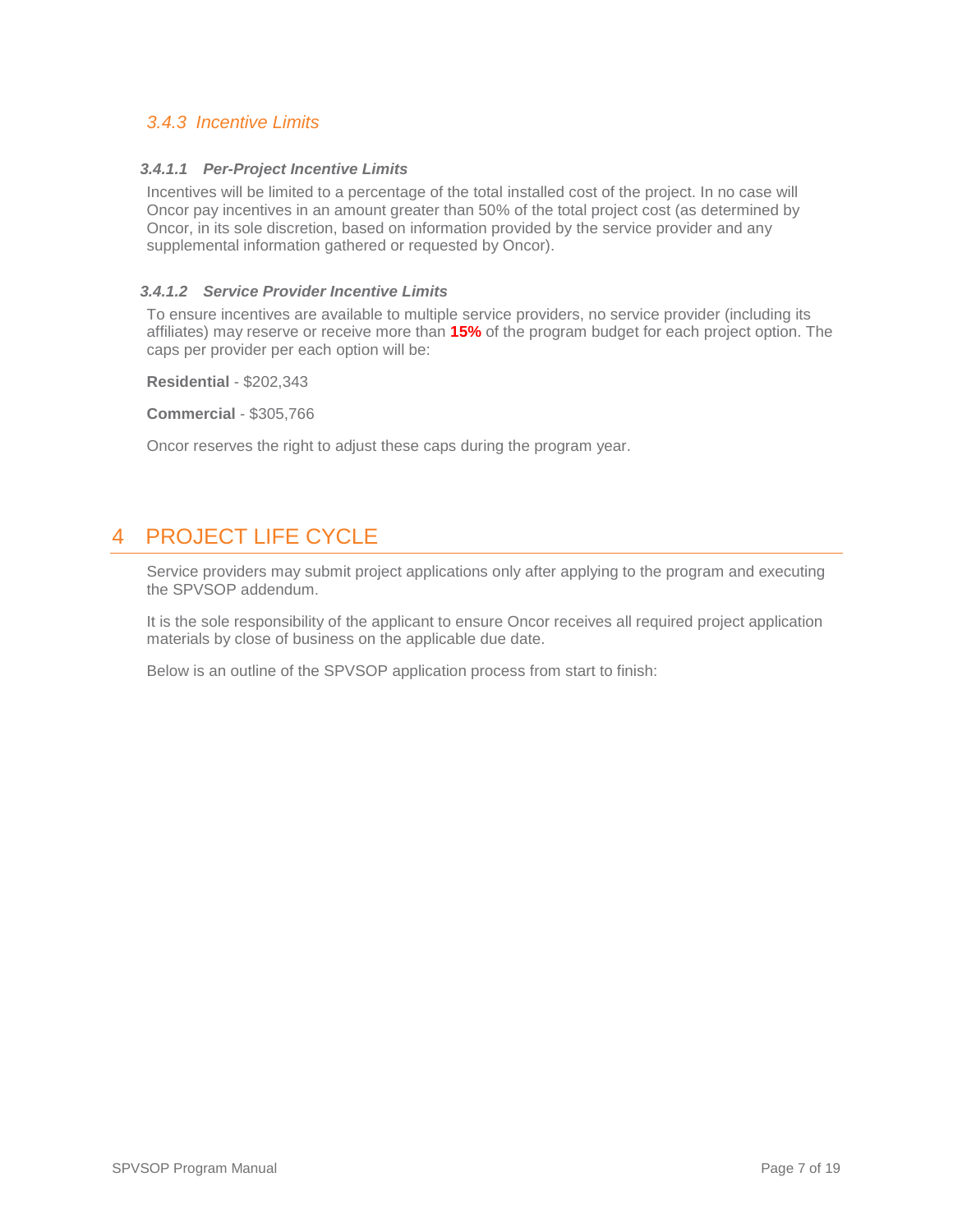

## <span id="page-7-0"></span>4.1 Production Period

During the project implementation period (the production period), the service provider performs marketing, sales and installation activities, reporting progress on a regular basis to Oncor. Throughout the production period, the service provider may submit applications for SPVSOP incentives via oncoreepm.com. Work submitted for incentive payment must be completed only during the program production period.

The production period for project submittals starts at 10 a.m. Central Time (CT) on January 25<sup>th</sup>, 2022, to 5 p.m. CT on November 30, 2022 or until the program funds are exhausted. Any project started or completed outside of this time period will be canceled and could result in additional penalties to Service Provider.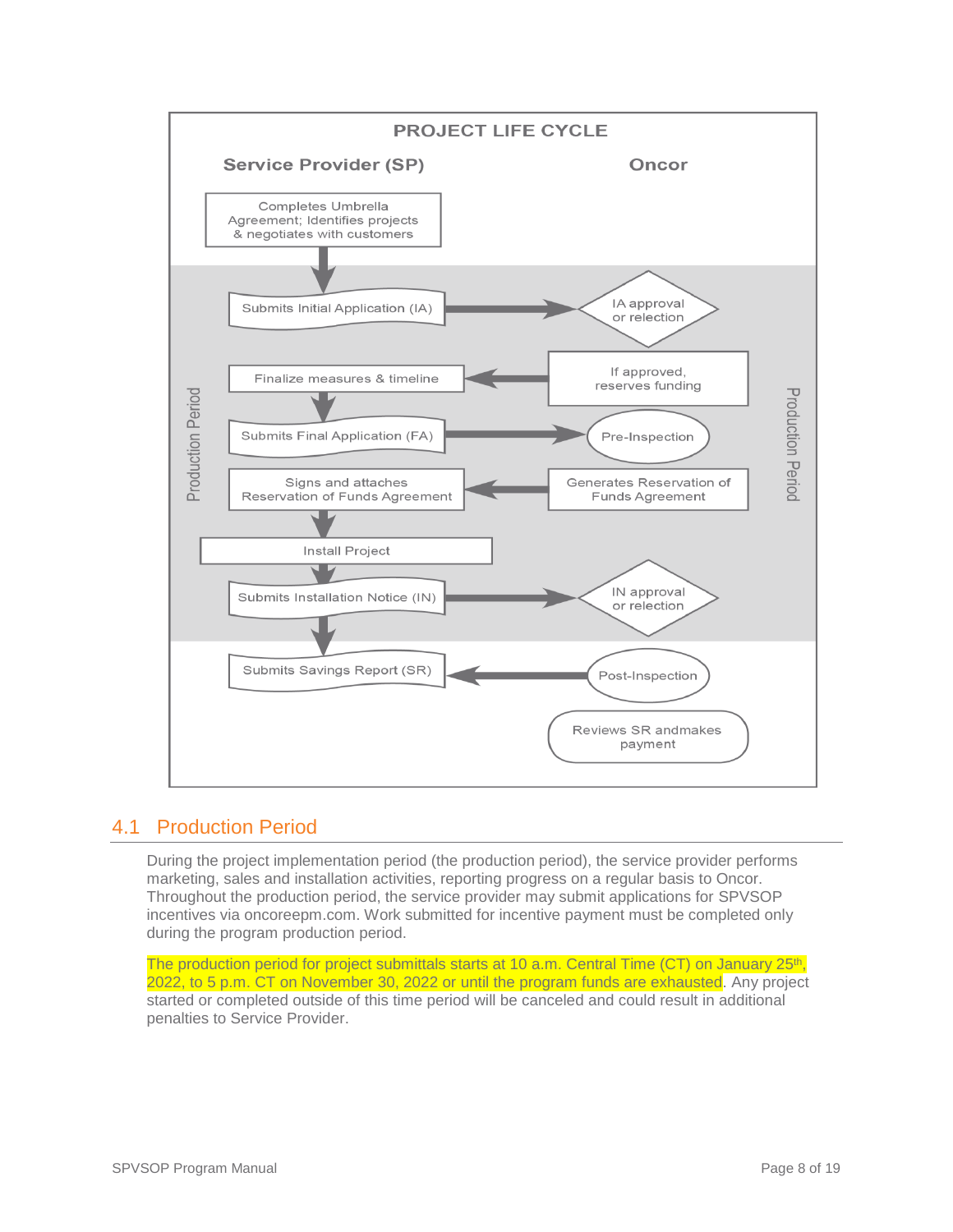## <span id="page-8-0"></span>4.2 Submission Process

Each project application includes information about the service provider, the host customer site and documentation of the project to be implemented.

All applications and supplemental documentation, as required, must be electronically scanned and attached to the project under the "Attachment" tab in EEPM. It is the sole responsibility of the applicant to ensure Oncor receives all the required project application materials by close of business on the applicable due dates.

During the program production period, service providers are limited to eight active projects within the Residential Option and Five active projects within the Commercial Option. The service provider may create and submit additional projects as completed projects are approved for payment. Oncor reserves the right to change this cap depending on program needs.

All new service providers admitted to the SPVSOP may be required to successfully complete one project before additional projects may be submitted. This limitation may also be required for returning Providers that have had critical, reoccurring issues in past program years with meeting program requirements. Once the initial project passes inspection, the service provider will be allowed to submit new projects.

A project application will progress through the following four phases:

- Initial application (IA)
- Final application (FA)
- Installation notice (IN)
- Savings report (SR)

## <span id="page-8-1"></span>*4.2.1 Initial Application*

As a first step to applying for program incentives, a service provider submits an IA for Oncor to perform a preliminary review of the proposed project's feasibility.

EEPM will require site and project details, including the manufacturer, model number, and wattage of both the panels and inverter in order to calculate savings and the estimated incentive amount. Specifications for each of these data points will be available in EEPM when the project details are entered.

After entering project and site details, submit the project electronically thru EEPM, The Host Customer Agreement will be sent for required signatures. Customers should be encouraged to save a copy of the signed Host Customer Agreement for future reference.

After attaching the signed host customer agreement in EEPM, submit the IA for Oncor review. If no issues are found during this phase, Oncor will approve the project application and reserve funding for the project.

#### A document showing the Battery Installation location is required for IA approval. This confirms to the program manager the Battery system will be installed in a location consistent with the program manual's requirements**.**

A shading study is also required for IA approval and will be attached in EEPM with submittal. The value from the shading study is required to match the data inputted in EEPM using PVWatts to calculate savings for each project.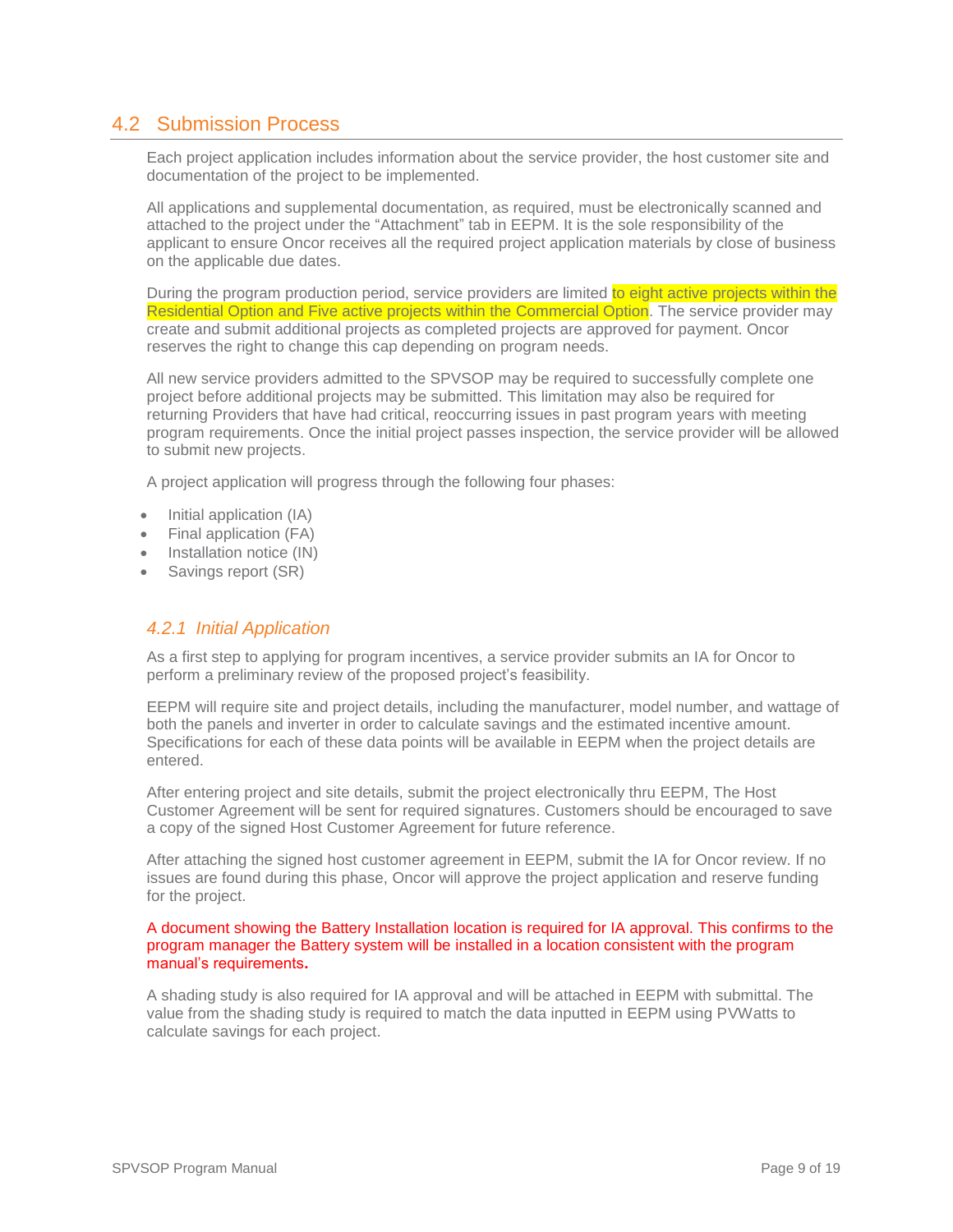**The shading study should show the annual unshaded area and azimuth for the submitted project. The report should clearly state the annual unshaded percentage. Reports that do not have this calculated percentage will be returned to the service provider for correction. Any study not performed by an industry accepted tool, for example written or drawn by hand, will be rejected. The actual unshaded amount should match the shading % added to EEPM for each installed array. Oncor can adjust this % to match the number in the attached shading study or will reject it back to the Provider to update the reported number. An updated shading study can be added when the project is submitted for inspection if the project design changed during construction.** 

#### **Multiple Arrays**

When a single site has multiple arrays installed in various directions, or differing conditions, such as shading, each array must be entered separately into EEPM. Savings and incentives will be calculated for each array.

#### **Supplemental Documentation of Project Costs**

During the IA review, you may be asked for further supplemental project information such as a breakdown of the capital cost of the project, copy of the customer's invoice, bid proposal or contract.

#### **Pre-installation Inspections**

During the IA review process, Oncor may conduct a pre-installation inspection of the project site. The purpose of the inspection is to verify the baseline conditions documented in the application and the feasibility of installing the proposed equipment. Oncor will contact the service provider if required and complete the inspection after receipt of a complete IA. The IA process may take up to 10 business days.

## <span id="page-9-0"></span>*4.2.2 Final Application*

After finalizing measures and the project timeline, the service provider will then submit the FA via EEPM. In addition, a Reservation of Funds Agreement must be signed and submitted for approval.

The RFA identifies the kilowatt, kilowatt hour and incentive associated with the project in EEPM. This will be the maximum incentive amount the project can receive.

The program manager will review the project. If no additional information is needed, the program manager will approve the RFA and the project can begin construction, subject to the following deadlines:

**Residential projects must be completed and submitted for inspection within 90 calendar days of submitting the RFA.**

#### **Commercial projects must be completed and submitted for inspection with 120 calendar days of submitting the RFA.**

The completion dates may be extended one time for up to an additional 45 days at the discretion of the program manager. Any other extension will be at the discretion of Oncor's energy efficiency management and will have to go through the **Beyond 30-day extension** process which will require written explanation and extra documentation highlighting reasons why an extension is needed.

After 30 calendar days of approved incentive reservation, Oncor reserves the right to request proof of materials purchased and/or proof that customer funding has been secured. Failure to provide the requested information may result in the cancellation of the project and release of the reserved funds.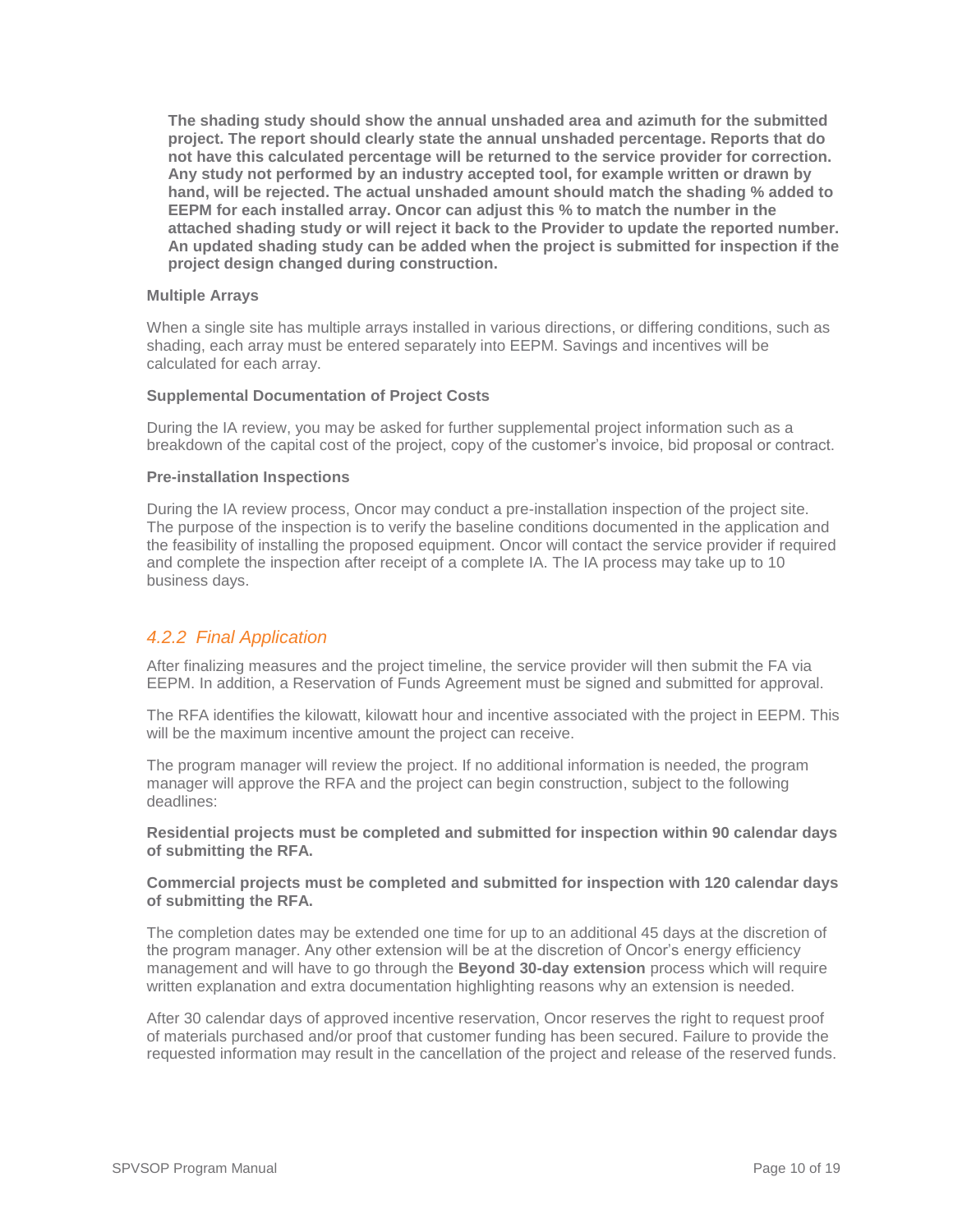#### **Rejected Final Applications**

If any of the submitted project requirements are not completed and/or any other documentation uploaded by the service provider is not of sufficient detail to complete the pre-inspection, the project will be rejected. Oncor will allow the service provider 15 business days to resubmit for a second review or the project can be canceled.

Notifications thru EEPM of approval, rejection or of any needed corrections or updates to the FA.

## <span id="page-10-0"></span>*4.2.3 Installation Notice*

Once installation is complete, the service provider is required to provide information in EEPM for the installed solar photovoltaic system. All documents submitted for inspection are required to reflect final installation. Documentation shall include:

- A signed and dated Installation Notice (IN) to be submitted electronically
- Digital photograph(s) of all installed components of the system, including:
	- o All installed arrays showing all installed panels.
	- $\circ$  The back of one panel showing manufacturer, model number and wattage.
	- o Inverter nameplate showing manufacturer, model number and wattage.
	- $\circ$  A photo of the tilt measurement (e.g photo of inclinometer reading or phone app showing tilt degree measurement.)
	- o Up close Battery Model Number
	- o Profile of Installed Energy Storage System
- Spec Sheet of the Battery Model
- Document showing Battery is being charged by Solar pV system.
- Document showing Hours of Dispatch for battery set by installer.
- A copy of the installation invoice for the solar photovoltaic system. The invoice must include detailed information on the specific equipment installed, including the manufacturer and model of the solar panels and inverter(s)
- An updated shading study if the array installed after the project was approved in the IA phase was changed reflecting any shading percentages

After all required documents are attached in EEPM; Provider will submit the IN to notify the Program Manager that the project is ready for post-inspection.

Service providers should allow up to 20 business days for the inspection to be completed. All projects must be fully installed and construction complete before it is submitted for inspection. Any project not fully installed will be rejected and sent back to the service provider.

Once a project is post-inspected and approved by the program, you will be notified via EEPM that your project has been inspected and approved. A project can also be rejected back to the Service Providers if major issues are discovered and need correction. The Service Provider will then correct and resubmit the project for a second review.

#### **On-Site Inspections**

Oncor may conduct an on-site post-inspection of any project. Oncor will schedule a time and date for any inspection with the host customer and may require the service provider to be present. The service provider must provide the inspector with access to the solar panel installation site inspection as needed. The Service Provider shall be available to meet the inspector on site for all commercial inspection as requested by the Inspection team.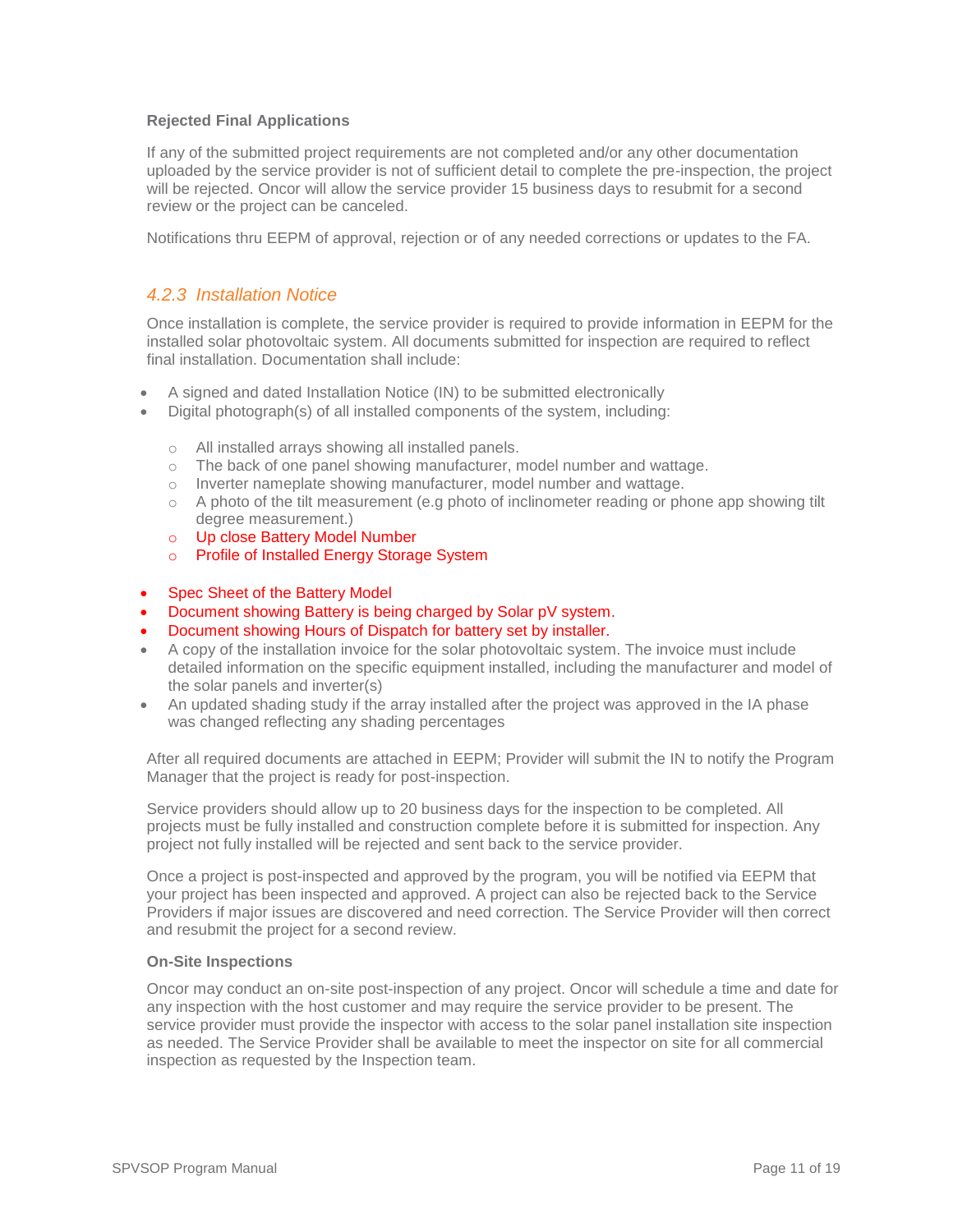#### **Desk Review Inspections**

Due to the pandemic, all on-site inspections have been suspended. All inspections will be conducted through desk review with the exception of a select few. The inspection manager has the discretion to decide what project he would like to conduct an on-site inspection on. Introduction of desk review inspection means documentation provided by the service providers must meet a standard that is acceptable by the program manager and Inspection manager to properly conduct a desk review. For example, photos that do not clearly show the exact number of panels in an array, or a clear image of the model number at the back of a single panel will be rejected back to the service provider.

#### **Missing or Requested Additional Documentation**

If any of the service provider actions listed above are not completed, or the photographs or other documentation uploaded into EEPM are not of sufficient detail for the program to complete the postinspection, the project will be rejected. Oncor will allow the service provider an opportunity to remedy and resubmit the information required for the post-inspection.

Oncor reserves the right to require additional information for the project to complete the postinspection. Oncor also reserves the right to disqualify the project or allow the service provider to take corrective action if issues with the project measure installation are found. Repeated errors or the submittal of false information or evidence the project was completed before it was approved for construction could result in the service provider being prohibited from submitting new projects or from future participation in Oncor's energy efficiency programs.

## <span id="page-11-0"></span>*4.2.4 Savings Report*

After passing post-inspection review, Provider will generate and submit an SR under the "Print Documents" tab in EEPM for electronic submittal. The SR is the primary reporting instrument used throughout the production period, serving as an invoice to the program for project incentives. SRs include project information, energy savings, incentive payment, other supporting data and the service provider name and signature. SRs are generated from the installation data inputs after the post-inspection is complete. No additional data inputs are required to generate these reports.

Oncor will not make any incentive payments for any savings not included in a SR. Work submitted for an incentive payment must be completed only during the program production period.

Oncor may adjust the SR based on findings from inspections. The total incentive paid will not exceed the amount approved in the RFA. This final incentive amount can decrease depending on the final installation and inspection results. The SR will never exceed the reserved amount.

In the event the service provider disagrees with the payment adjustment, the service provider may request all information be reviewed again after additional information is provided by the service provider. Final payment adjustments will be at the sole discretion of Oncor.

The SR must be signed and submitted electronically which will be attached under the "Project Attachments" tab in EEPM.

After submission of the SR, the program will request any additional information needed, or approve the SR and process the incentive performance payment.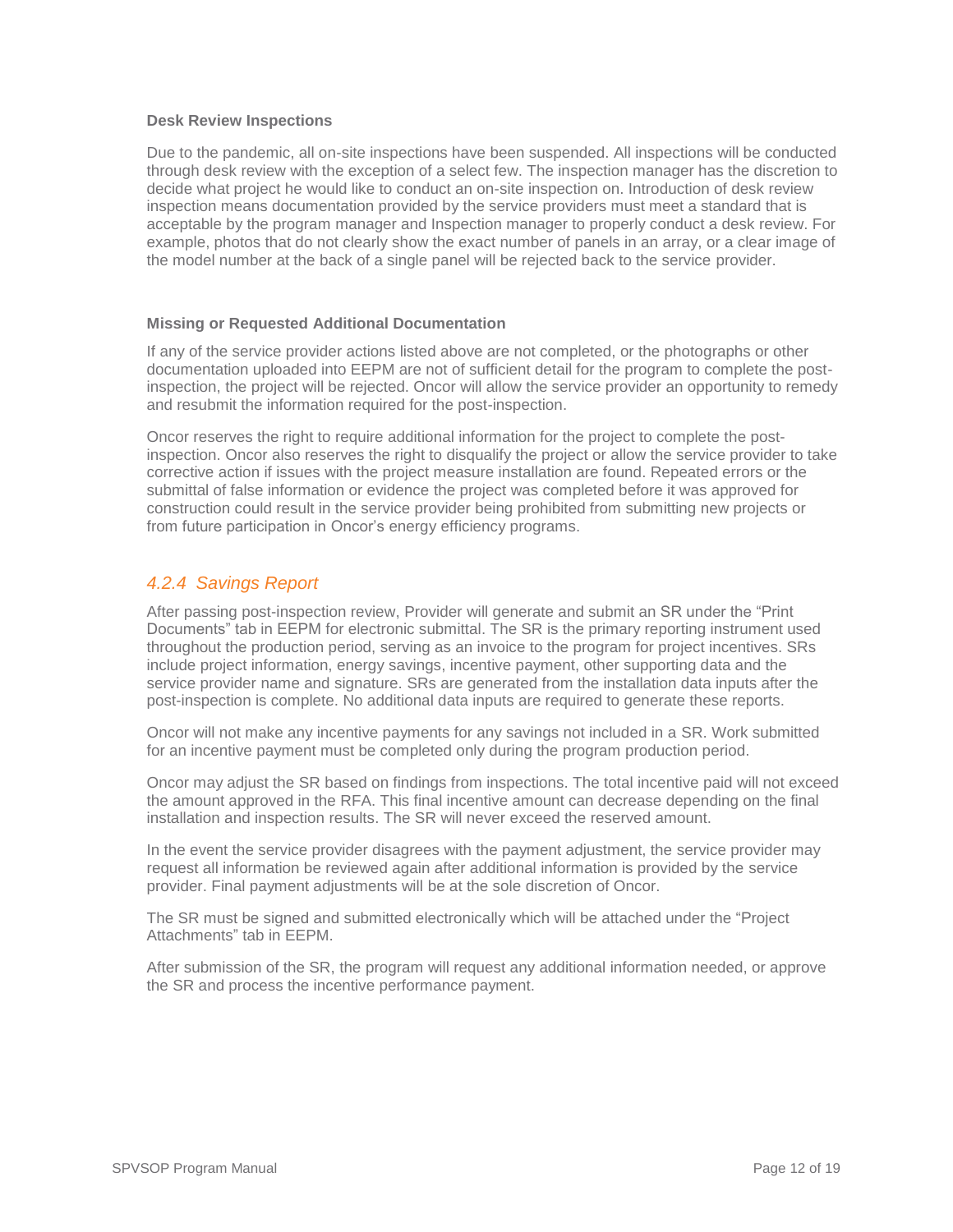# <span id="page-12-0"></span>5 INCENTIVE APPROVAL

Once the IA, FA, IN, SR and accompanying documentation is submitted in EEPM to Oncor, they will be reviewed for feasibility of the proposed measures and the accuracy of the savings estimates. If, in Oncor's sole discretion, the service provider has not provided sufficient information to make a reasonable determination of eligibility for incentives, Oncor may reject payment for the deficiencies in question.

# <span id="page-12-1"></span>5.1 Project Evaluation Criteria

Oncor may reject a project application for any reason in its sole discretion. Examples of reasons Oncor may reject an application include:

- Required submittals are not received by deadlines stated in this manual.
- The applicant fails to meet program eligibility requirements as determined by Oncor, in its sole discretion.
- The applicant is found to have made material misrepresentations in the application.
- The applicant fails to comply with applicable federal, state, and local laws and regulations.
- Changes in laws or regulations occur that directly affect the program.
- Oncor, in its sole discretion, determines the applicant is incapable of fulfilling the terms and conditions of the program. An example could include multiple customer complaints.
- Measures were started or installed prior to IA approval.
- Measures installed do not meet eligibility criteria.
- The applicant did not provide correct and complete information such as:
	- o Service provider project contact.
	- o Service provider inspection contact.
	- $\circ$  Customer inspection contact. (Note the customer inspection contact should not be the same as the service provider inspection contact unless the service provider is a self-sponsor.)

Oncor may request clarification of, or additional information about, any item submitted as part of the project application. Applicants must respond to such requests within the time period specified by Oncor. If the clarification or additional information provided is not sufficiently responsive, Oncor may, at its sole discretion, request additional information or discontinue its evaluation of the submittal. Any applicant submitting an unsuccessful project application may reapply for project funding by submitting another project application. However, the applicant will lose its initial position in the order of submittal for budget reservation purposes, if applicable. Additionally, failure to meet the program deadline and extension will lead to project either being cancelled or funds taken away from that particular project until project has all documentation needed to proceed, regardless of reserved status. If by the time applicant is ready to proceed with project all program funds have been fully reserved, project will be cancelled and would have to be newly submitted on the program waitlist.

## <span id="page-12-2"></span>5.2 Inspections

Oncor performs post-installation site inspections for all projects. Service providers should allow ample time for completion of inspections, which may take up to 20 business days. Although Oncor performs inspections to verify baseline conditions or completed projects, Oncor provides no warranty or endorsement with respect to any project, including, without limitation, the work completed, the equipment or measures installed, or any energy savings relating to a project.

Oncor reserves the right to reject any installed measure for any reason in its sole discretion, including the following:

Poor workmanship.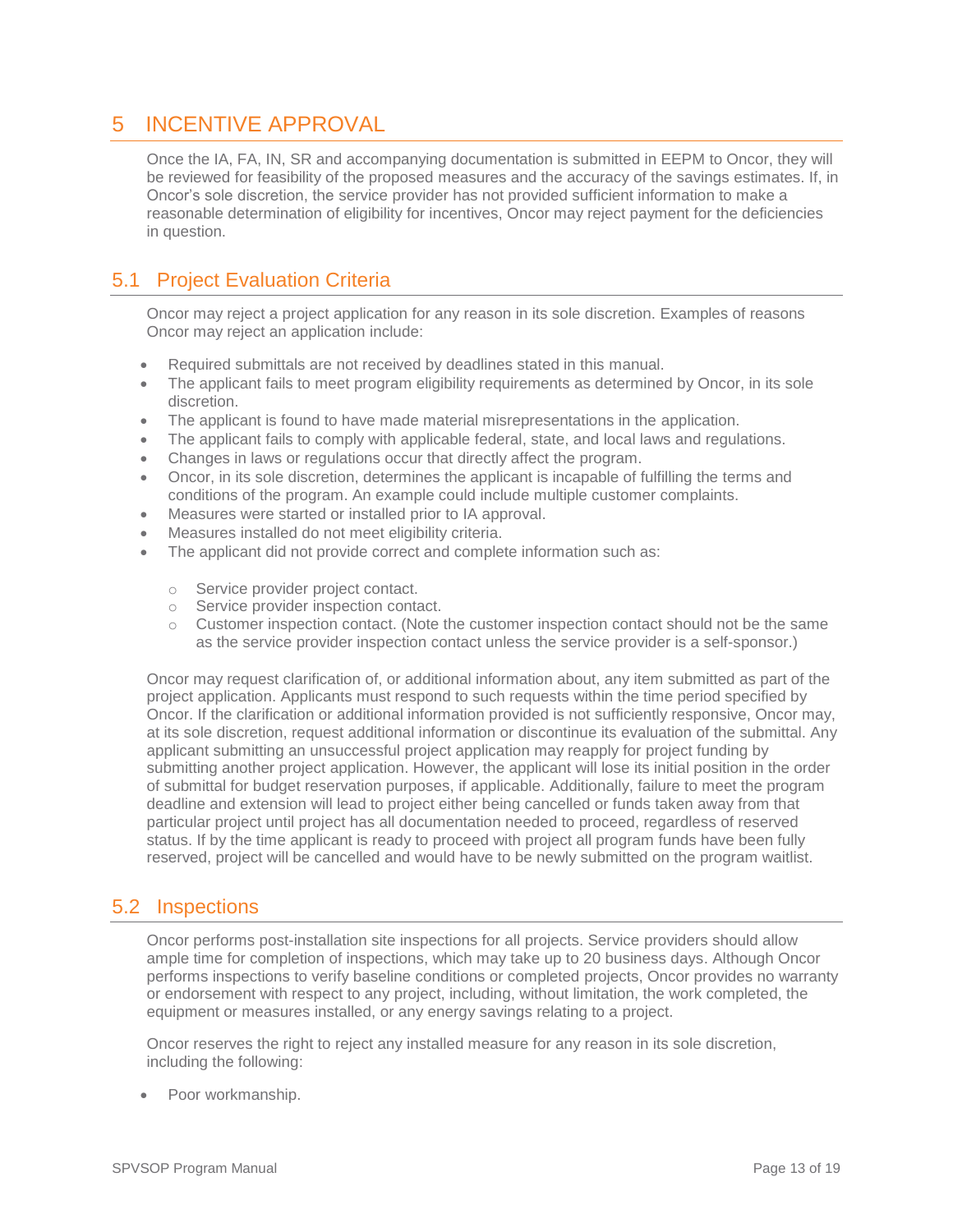- Service provider or host customer modification to the installed measure. .
- Measure or its installation poses a safety hazard.
- Measure or its installation poses an environmental hazard.
- Non-permissible access for verification for installed measures.
- Measure does not comply with local or state building codes or standards listed in the TRM.
- Measure does not comply with National Electric Code or National Electric Safety Code.
- Failure to comply with Oncor program requirements or any applicable laws or regulations.

#### **Personnel Required On-Site**

The service provider may be required to be on-site during pre- and post-installation inspections. The presence of at least one commercial service provider representative will be required for all on site commercial inspections that are familiar with the project and the facility to ensure all parties can identify any discrepancies simultaneously.

The service provider will provide all equipment required by the inspector to inspect the project site, including ladders and lifts, at the service provider's expense. If the inspection cannot be completed in a timely manner because the service provider is unfamiliar with the facility or project or fails to attend the inspection, the project will fail the inspection.

#### **Failed Post-Inspections**

If a project site fails an inspection, Oncor may, in its sole discretion, either (i) cancel the project releasing all of the reserved incentive funds, or (ii) Oncor may require documentation correcting the results found by the inspection to solve the issue(s) and resubmitted by the Provider for an additional inspection or (iii) the Program Manager can adjust the data per the inspection results. Depending on the severity of the results, Oncor may lock out the service provider from submitting new projects or terminate the service provider from participating in the program. Corrective action will require reinspection by Oncor.

# <span id="page-13-0"></span>6 INCENTIVE PAYMENT

Incentives will be paid after the project is complete, Oncor has determined all requirements for the project and participation in the program have been met, and the SR is approved. The SR will serve as the service provider's invoice for incentive payments, and incentives will be paid to the service provider in one installment.

Actual incentive payment is contingent upon the project's verified savings and will not exceed the amount in the RFA. Changes in the scope of a project will not be eligible for incentives after execution of the RFA; however, Oncor may, in its sole discretion, reduce or eliminate any incentive payments specified in an RFA based on its determination that any requirements for the project or participation in the program have not been met.

## <span id="page-13-1"></span>6.1 Adjustments to Incentives

Oncor may adjust incentive payments based on findings from on-site inspections and review of project data.

In the event the service provider disagrees with the payment adjustment, the service provider may request all information be reviewed again after additional clarifying information is provided. However, final payment adjustments will be at the sole discretion of Oncor.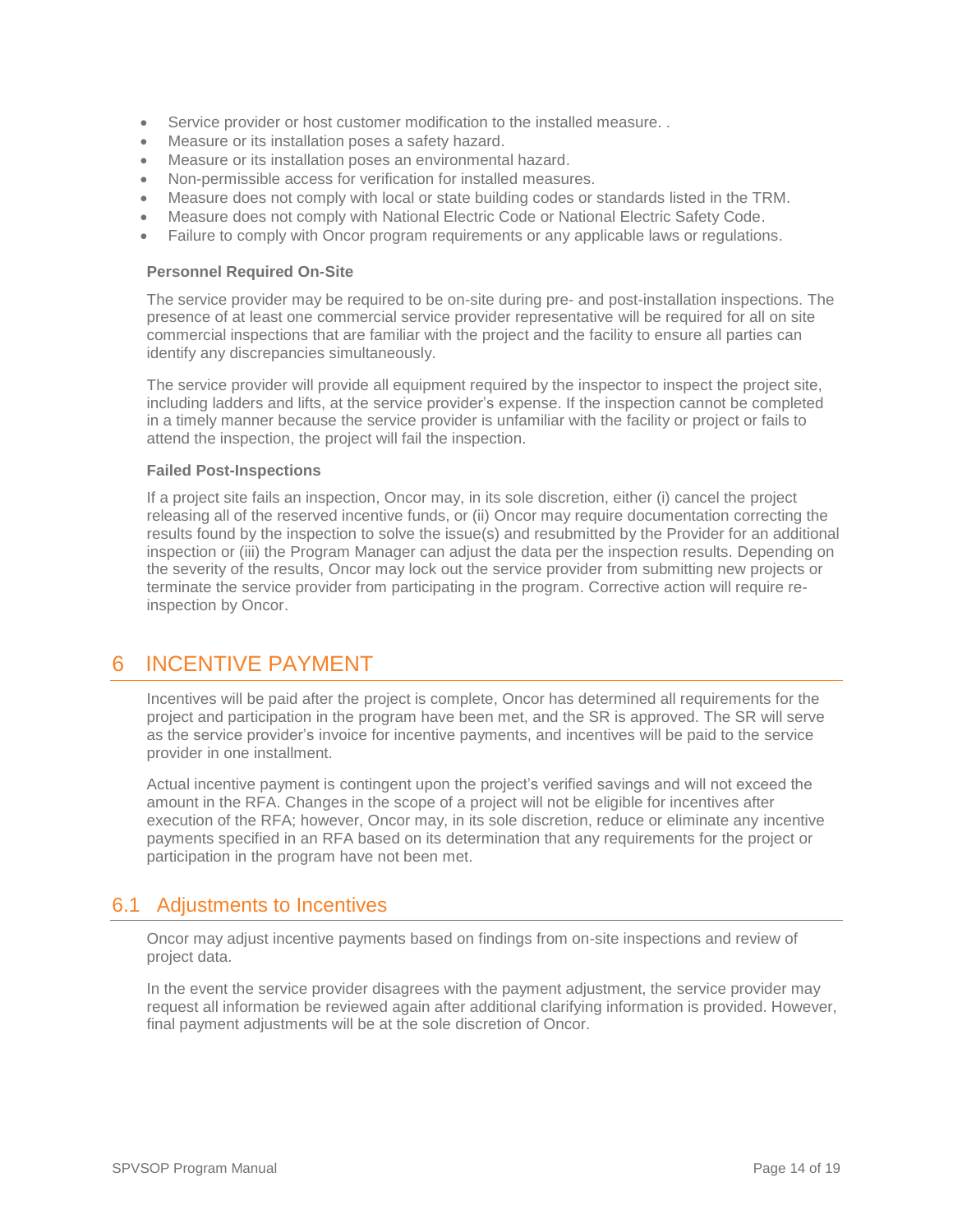# <span id="page-14-0"></span>7 IMPORTANT PROGRAM DATES AND DEADLINES

#### **Program/Project Application Submissions**

Applicants may begin completing program applications at 8:00 a.m. CT on January 19, 2022. Applications for the 2022 program will be accepted until April 17, 2022 at 5 p.m. CT. Any application that is pending or in rejection at that time can be completed, but new applications will not be accepted after this date. New projects that have not started construction can be submitted on January 25<sup>th</sup>, 2022 at 10:00 a.m. Projects must be completed and submitted for inspection by November 30, 2022 by 5:00 p.m., to receive the incentives. Any project past this date must be approved in advanced by the Program Manager and documentation on the cause of the delay will be required. End of year project extensions are not guaranteed and are dependent on timelines, workloads and cause of delay.

# <span id="page-14-1"></span>8 WAITLISTED PROJECTS

A waiting list will begin when all program funding is reserved. As additional funding becomes available, the funds will be offered to projects on the waiting list in the order they are submitted, provided the service provider has not reached the program budget cap in either option. Projects on the waiting list will count toward the cap on the number of permitted open projects.

Should a project be waitlisted due to funding not being available or if the service provider has reached the cap of permitted open projects, the project cannot proceed until the service provider is notified funding has become available, all required paperwork has been completed, the service provider is within their permitted project cap, and the service provider has received notice the project has been approved. If project measures have been installed prior to receiving IA approval, the project will be canceled. Service Providers that are locked out of the program for whatever reason are not eligible to have projects moved off of the waitlist until they are approved for continued participation in the program. Once the SP is eligible again for participation in the program, their waitlisted project will be approved as funds are available.

In the event a project is next on the waitlist but is not ready to proceed or fails to communicate with the program manager on the current status of the project and the expected timeline, the program manager has the right to move on to the next project on the waitlist.

Projects on the waitlist at the end of the program year will be cancelled. They can be resubmitted under the next year's program requirements if they have not started or completed installation.

# <span id="page-14-2"></span>9 HOW TO PARTICIPATE

## <span id="page-14-3"></span>9.1 Registering as a Service Provider

To participate in the SPVSOP as a service provider, each contractor must:

- Register in EEPM.
- Enter into the umbrella contract.
- Apply and be accepted to participate in SPVSOP.
- Execute the SPVSOP addendum with Oncor to participate in the program.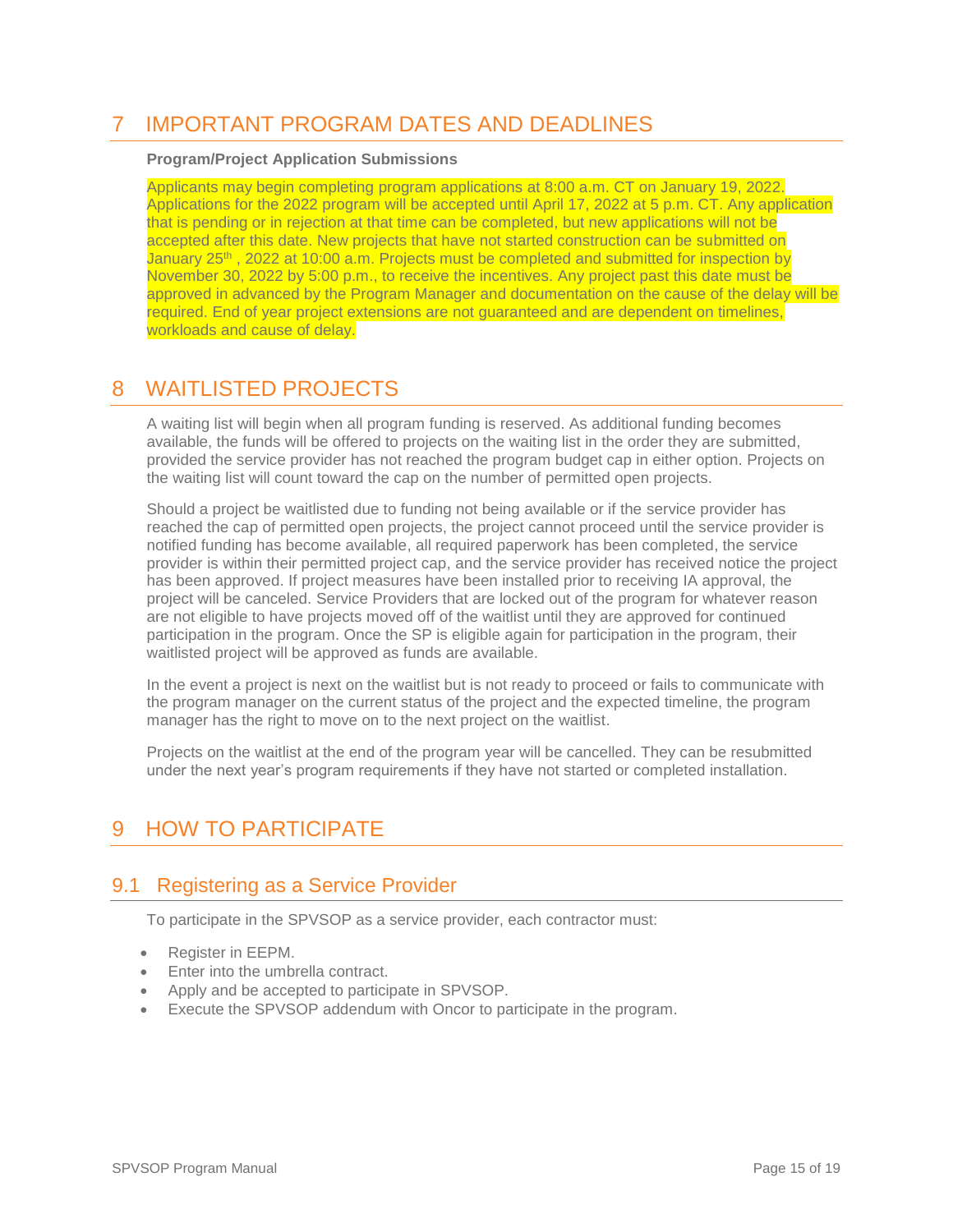#### **Join EEPM and Sign Umbrella Contract**

First-time service providers must first create an account within EEPM to be eligible to participate in the SPVSOP at [eepm@oncor.com](mailto:eepm@oncor.com) . Service providers must complete the profile level information in EEPM and sign the umbrella contract required to register in EEPM. These activities enable service providers to access the program application but do not guarantee acceptance into the program.

EEPM can be accessed at [eepm.oncor.com](https://www.oncoreepm.com/) Click on the "Sign Up or Learn More" graphic at the bottom of the page to read our agreement (also known as the umbrella contract). Then provide your company name and federal tax ID number, and click "Next" to complete and submit your application. Oncor will review your application and, upon approval, provide you with a username and initial password. Once you receive your login and password, log in to EEPM and complete your service provider profile.

#### **Request Association with the Solar Photovoltaic Standard Offer Program**

Once registered within EEPM, the service provider will then need to contact the EEPM help desk at **866.258.1874** to associate with the SPVSOP. Once association has been completed, the service provider will log into EEPM. You can also email them with any questions or issues at [eepmsupport@oncor.com](mailto:eepmsupport@oncor.com) .

#### **Complete the Solar Photovoltaic Standard Offer Program Addendum**

When the program is open for applications, the service provider will complete the program addendum in EEPM and upload the executed document under the "Attachments" tab. Oncor will not entertain proposed modifications to this document unless unique circumstances merit and require revision, at the sole discretion of Oncor.

Service providers that participated in previous years will not be required to execute an umbrella contract or program addendum unless otherwise noted. They will have to review their existing Profile, update information as needed and submit for 2022 participation. New Service Providers will be required to submit a completed application for review

The program addendum does not in any way guarantee the service provider funding during the program year. The program addendum does not in any way obligate Oncor to the program.

#### **Submit a Service Provider Program Application**

Once approved, Oncor will execute the program addendum and the service provider may submit projects for approval once the program opens for new projects.

Service providers who have been terminated from any Oncor program are not eligible to participate in this program as a Service Provider or sub-contractor unless written approval is obtained from energy efficiency management. This includes subcontractors and other affiliates of the terminated service provider.

#### **Proof of Insurance**

Service providers must provide a copy of their required insurance Association for Cooperative Operations Research and Development (ACORD) certificate to demonstrate they meet the required minimum insurance levels to participate in the program. All insurance ACORD certificates should be emailed to **eepminsurance@oncor.com** by the Provider's insurance agent. Any policy submitted to Oncor by anyone other than the agent, will be rejected. It is the responsibility of each Service Provider to update any policy that expires during the program year. Service Provider will be locked out of EEPM and unable to submit projects if the required insurance expires. Service Providers that are locked out of the program for insurance expiration will not be listed as active Service Providers on Oncor's Take A Load off Texas website.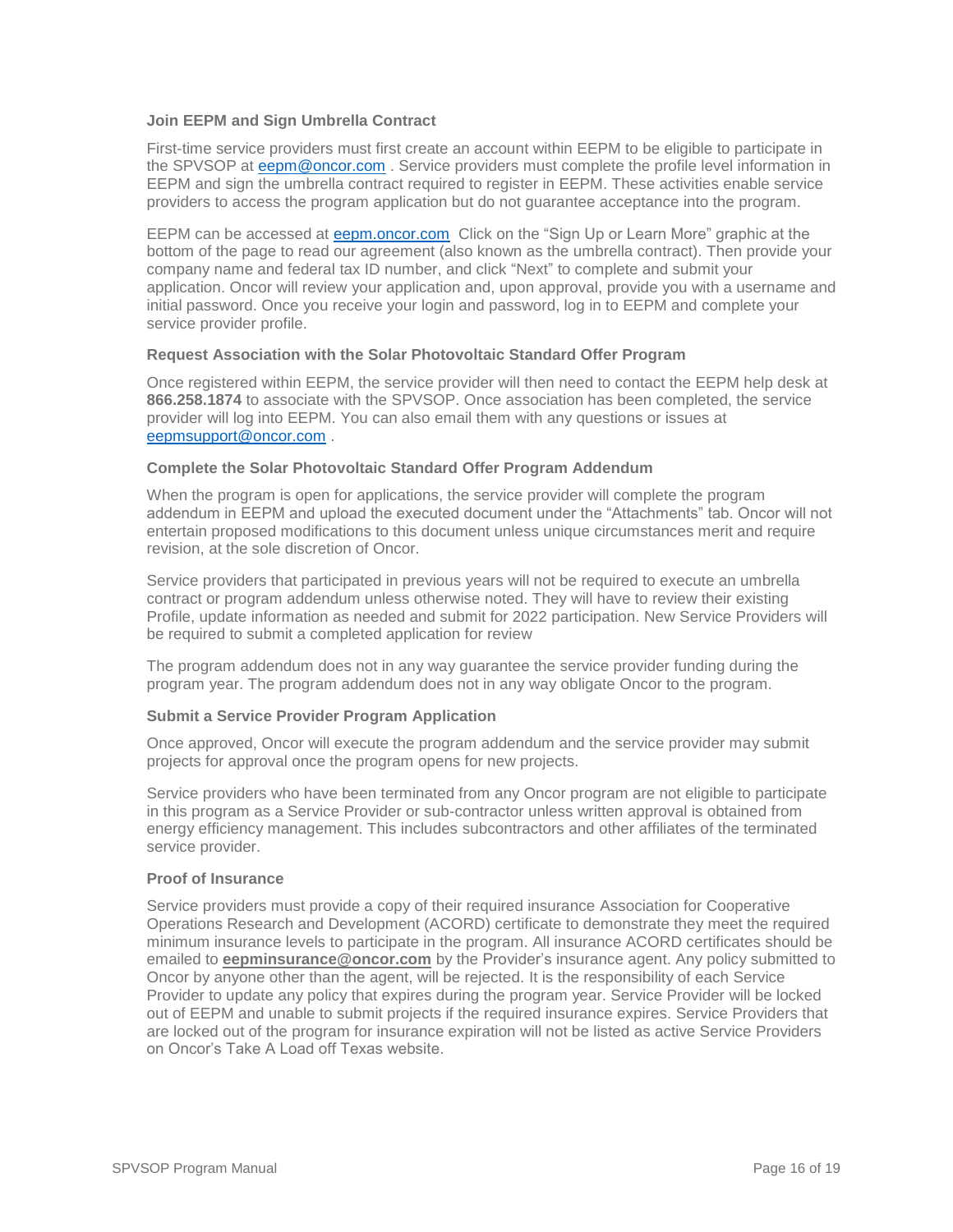# <span id="page-16-0"></span>9.2 Service Provider Application Criteria

Oncor requires applicants to demonstrate their technical and managerial qualifications to help ensure projects will be successful in delivering the estimated demand and energy savings, and the applicant is committed to fulfilling program objectives and is competent to complete the proposed project.

Any service provider meeting the program an application requirement that proposes to install eligible commercial energy efficiency measures at the site of an Oncor commercial customer is eligible to participate in the program as a service provider. Eligible service providers may include:

- Retail electric providers.
- National or local companies that provide energy-related services or products.
- Self-sponsors who have the technical capabilities to install commercial solar photovoltaic systems and have a demand equal to or exceeding 50 kW during at least one of the past 12 months.
- In addition, all service providers within this program must comply with the following additional rules:
	- o Service providers must have a licensed Texas electrical contractor or master electrician on staff and other qualifications as outlined in this document.
	- o Update and maintain all company profile, employee and subcontractor information in EEPM, including copies of current license(s).
	- $\circ$  Service providers must be the lead contractor and directly involved in the installation of solar photovoltaic systems submitted in the program.
	- o Affiliates must be listed for each Service Provider is applicable per Texas PUC rule 25.181(c) (1). Affiliates share all caps and limits as one Service Provider. An affiliate is any companies that share resources including office, equipment, marketing and other business process. Also if any one person owns more than 5% of any other company doing business in the program.

#### **Use of Sub-Contractors**

Service Providers are allowed to use Sub-contractors to perform work on approved projects. Service Providers approved to participate in the program options can also serve as sub-contractors for **no more than one other participating Service Providers**. All sub-contractors must be listed on the Profile for each Service Providers. Companies that are found to not list the sub-contractors working for them or working for more than one other Service Provider can result in lock out for both Service Providers.

## <span id="page-16-1"></span>9.3 Required Project Inspections for New Service Providers

All new service providers to the solar photovoltaic program approved to participate may be required to successfully complete one project before additional projects are submitted. Once the initial project passes inspection, the service provider will be allowed to submit new projects up to the project open cap. If the new service provider fails the inspection, Oncor may require documentation describing the steps the service provider will implement to solve the issues. Depending on the severity of the results, Oncor may lock out the service provider from submitting new projects or terminate the service provider from participating in the program.

## <span id="page-16-2"></span>9.4 Termination of Program Addendums

Oncor may terminate any or all program addendums, in whole or in part, at any time in its sole discretion, by providing written notice of termination to the service provider. The notice of termination will specify the effective date of any termination and the program addendum is terminated in its entirety.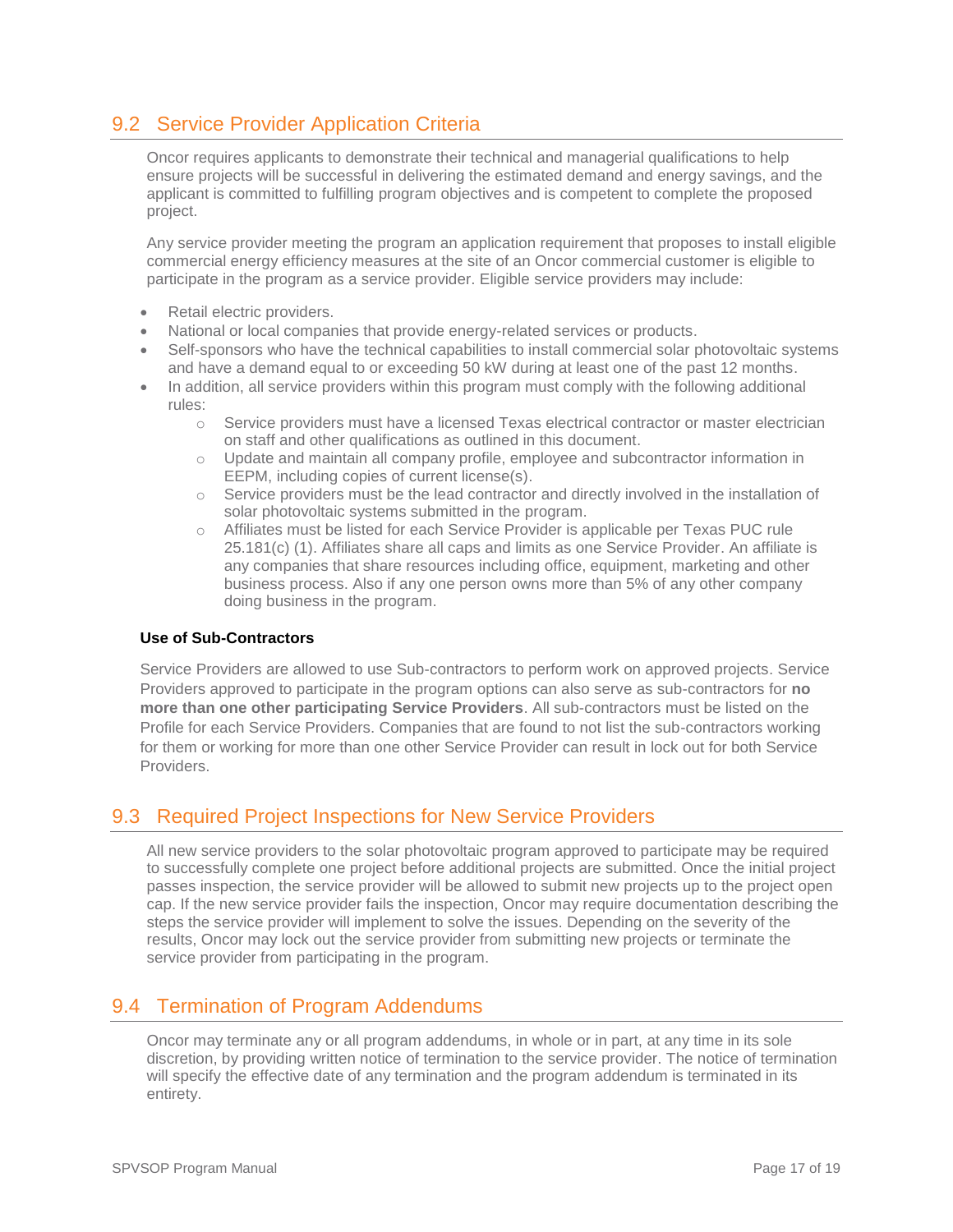In the event a program addendum is terminated by Oncor, the service provider will finish any project already commenced that cannot be discontinued without breaching the host customer agreement. Oncor will have no obligations with respect to any contractual obligations entered into between the host customer and service provider after the service provider's receipt of Oncor's notice of termination.

In the event the program is terminated, Oncor's only liability will be to pay the service provider the unpaid balance due to the service provider for the portion of a project already commenced that cannot be discontinued without breaching the host customer agreement.

Oncor may refuse a service provider the opportunity to complete an addendum in the SPVSOP for any reason in Oncor's sole discretion, including based on the service provider's prior participation in the program or any other energy efficiency program offered by Oncor or another utility sponsor. Please refer to the umbrella contract and program addendum for actual termination provisions. Please note this section is only a summary of certain terms in the umbrella contract and program addendum, and the terms of the actual umbrella contract and program addendum supersede this summary in the event of any conflict.

# <span id="page-17-0"></span>10 CUSTOMERS

Oncor expects Oncor approved service providers to have an honest and respectful relationship with Oncor customers. Oncor will take action and possibly terminate any solar installer from the SPVSO program that fails to comply with Oncor customer protocol.

#### **Customer Protocol**

- Do not promise customers Oncor incentives until the project has passed inspection.
- Communicate frequently with customers and keep the customers updated on project status.
- Ensure no damages are incurred by the service provider on the customer's property. Service providers are liable to any damages caused by service provider.
- Do not provide false guarantees to customers.
- Do not provide false information on Oncor Electric Delivery to the customers.

# <span id="page-17-1"></span>11 PROGRAM LINKS AND CONTACTS

Questions about the program or projects may be directed to:

**Oncor** Attn: Christopher Cook Solar Photovoltaic Program Manager 1616 Woodall Rodgers 5M Dallas, TX 75202 Christopher.cook@oncor.com

Below are links to additional resources for service providers:

- **EEPM** service provider portal: [eepm.oncor.com](https://www.oncoreepm.com/)
- Customer website: [www.takealoadofftexas.com](http://www.takealoadofftexas.com/)
- EEPM help desk: [eepmsupport@oncor.com](mailto:EEPMSupport@oncor.com) 866-258-1874
- EEPM insurance: [eepminsurance@oncor.com](mailto:eepminsurance@oncor.com) or 866-258-1874